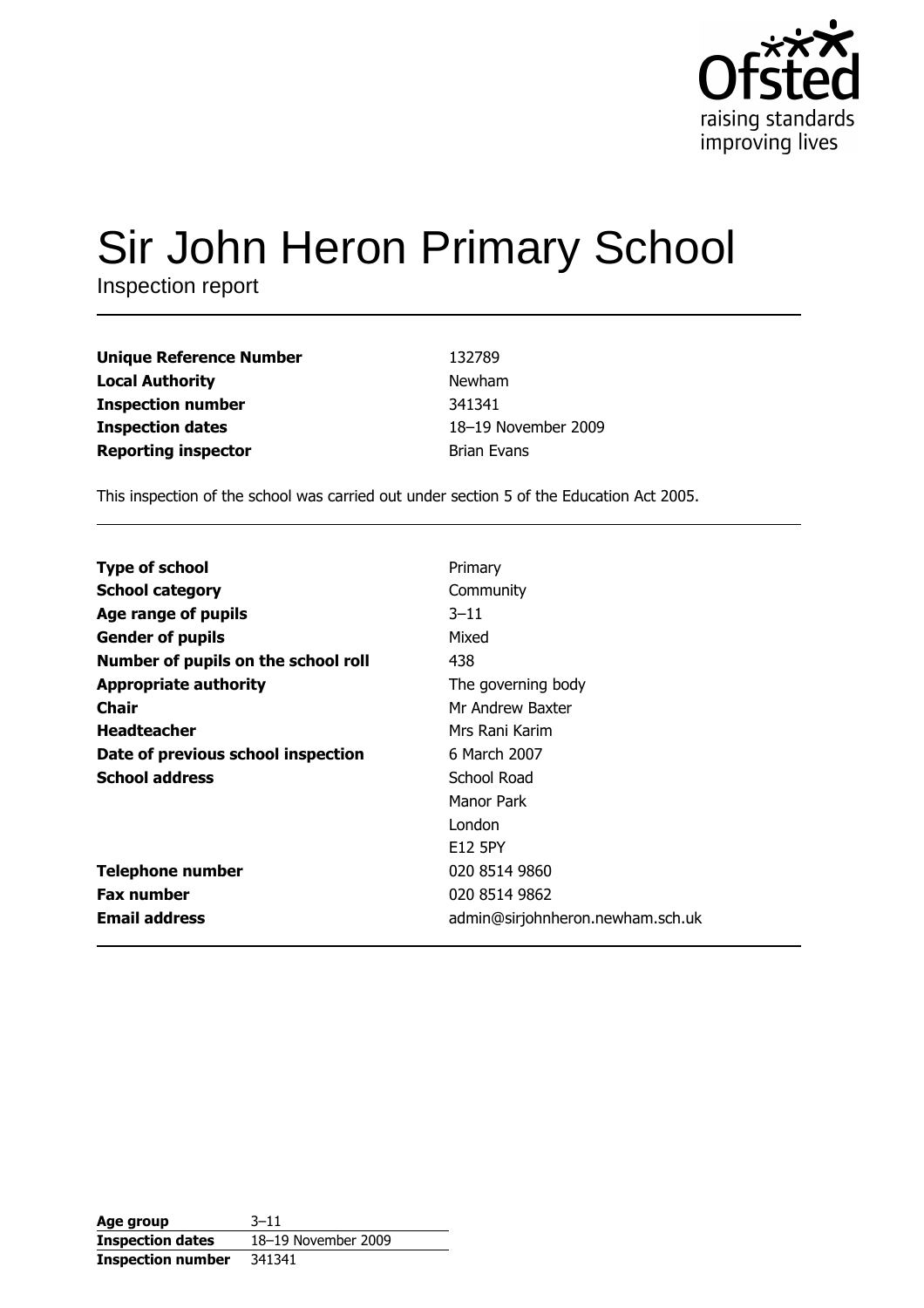The Office for Standards in Education, Children's Services and Skills (Ofsted) regulates and inspects to achieve excellence in the care of children and young people, and in education and skills for learners of all ages. It regulates and inspects childcare and children's social care, and inspects the Children and Family Court Advisory Support Service (Cafcass), schools, colleges, initial teacher training, work-based learning and skills training, adult and community learning, and education and training in prisons and other secure establishments. It rates council children's services, and inspects services for looked after children, safequarding and child protection.

Further copies of this report are obtainable from the school. Under the Education Act 2005, the school must provide a copy of this report free of charge to certain categories of people. A charge not exceeding the full cost of reproduction may be made for any other copies supplied.

If you would like a copy of this document in a different format, such as large print or Braille, please telephone 08456 404045, or email enquiries@ofsted.gov.uk.

You may copy all or parts of this document for non-commercial educational purposes, as long as you give details of the source and date of publication and do not alter the documentation in any way.

Royal Exchange Buildings St Ann's Square Manchester M2 7LA T: 08456 404045 Textphone: 0161 618 8524 E: enquiries@ofsted.gov.uk W: www.ofsted.gov.uk © Crown copyright 2009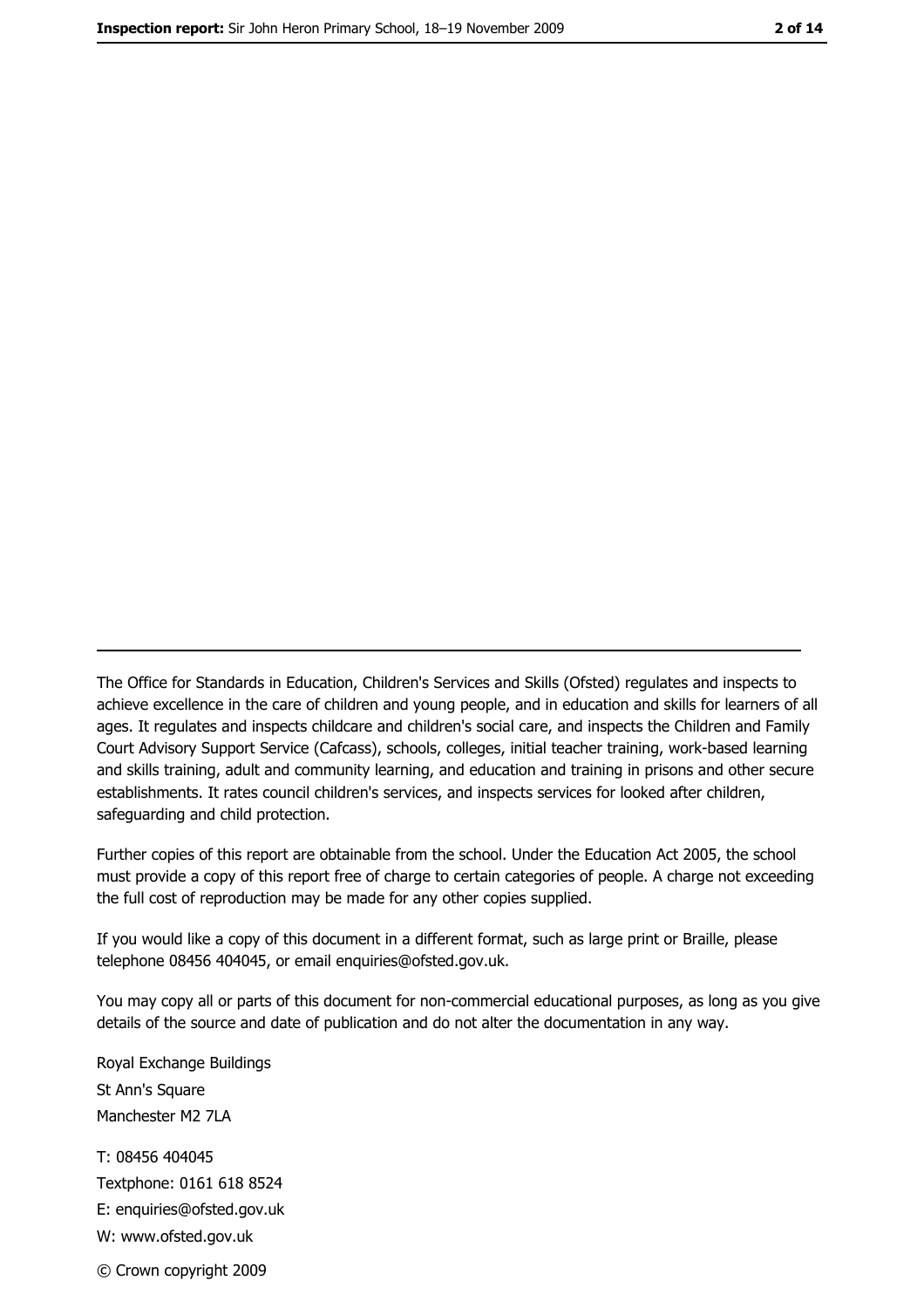# **Introduction**

#### Introduction

This inspection was carried out by four additional inspectors. Inspectors visited 17 lessons and observed the school's work and pupils at play. They looked at pupils' books, the school's data on pupils' progress, the school improvement plan and records of the school's monitoring of teaching and learning. They evaluated the school's arrangements for safeguarding pupils, the policies and procedures for promoting equality and countering discrimination, and 104 parental questionnaire responses. Informal discussions with staff, pupils and parents also contributed to the evidence gained.

The inspection team reviewed many aspects of the school's work. It looked in detail at the following:

- the effectiveness of safeguarding procedures  $\blacksquare$
- strategies for improving pupils' performance in writing  $\blacksquare$
- $\blacksquare$ assessment methods and their impact on pupils' learning
- how well leaders and managers at all levels, including governors, understand the  $\blacksquare$ school's strengths and weaknesses and help it to improve.

# **Information about the school**

Sir John Heron Primary is a larger-than-average school. Pupils come from a very wide range of minority ethnic backgrounds. A very high proportion of pupils have English as an additional language and a higher proportion than average are eligible for free school meals. The school has resources for supporting children with profound and multiple learning difficulties. In addition, a high number of pupils have specific learning or emotional and behavourial needs. The proportion of pupils leaving or joining the school at times other than at the start of the school year is high. Early Years Foundation Stage provision is provided in the Nursery and Reception classes. Among a number of other awards, the school has Healthy School accreditation.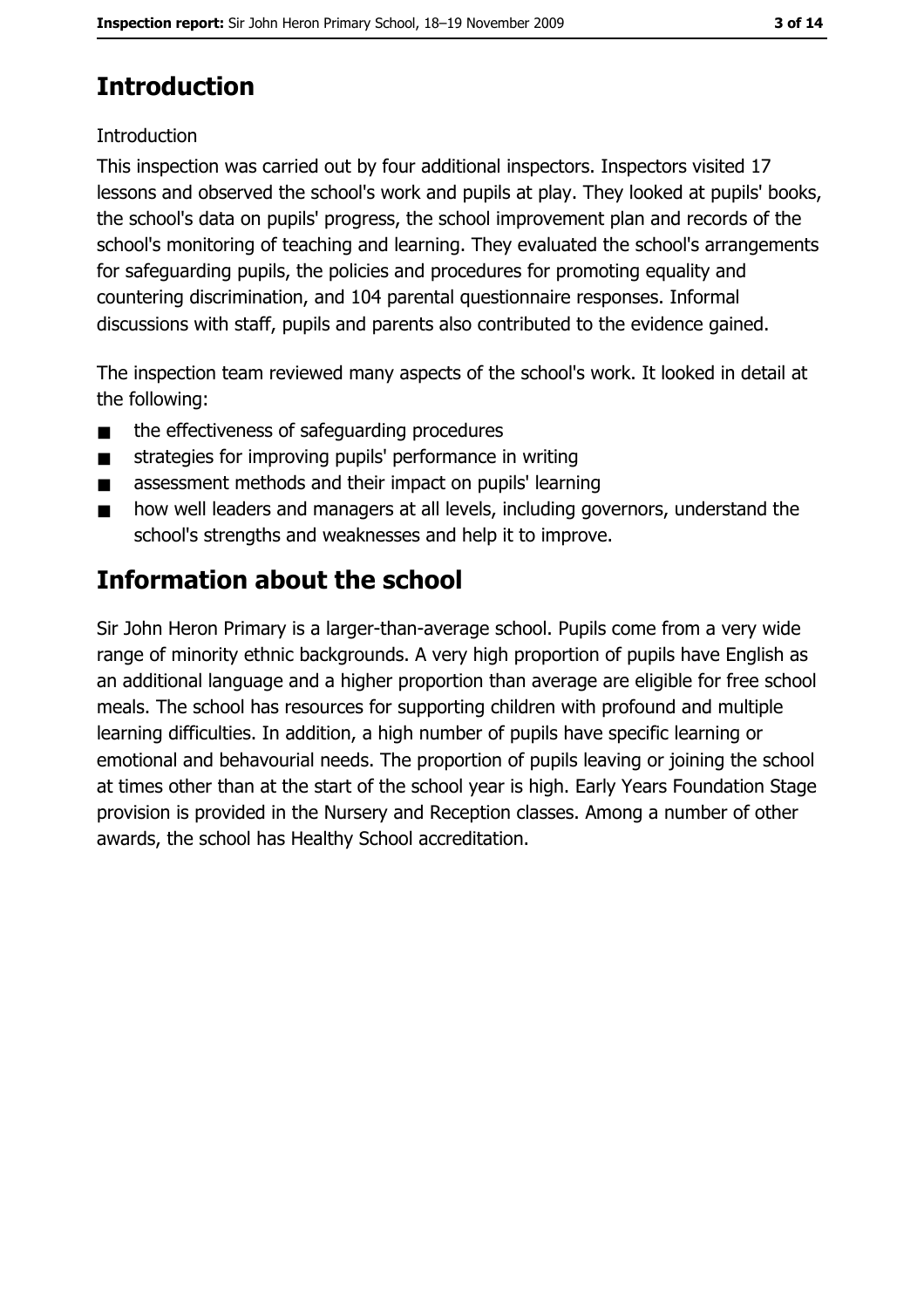# **Inspection judgements**

## Overall effectiveness: how good is the school?

#### The school's capacity for sustained improvement

## **Main findings**

Sir John Heron Primary School provides a satisfactory education for its pupils. Particular strengths include good quality provision in the Early Years Foundation Stage and that almost all parents confirm that their children feel safe at school. Pupils behave well and know how to lead a healthy lifestyle and to stay safe. Inspectors agree with the comments of a pupil that they are part of 'a happy school'. Teachers, support staff and all adults work effectively as a team to provide good support for pupils learning English as an additional language.

Children enter school with skills, knowledge and understanding that are well below the levels typical for their age. However, by the time they leave the Early Years Foundation Stage, they have made good progress. Throughout the rest of the school, pupils make satisfactory progress. As a result, attainment in English and mathematics is close to the national average by the time pupils leave at the end of Year 6. However, writing is a weakness as there are too few opportunities for pupils to practise their skills across the full range of their learning activities. This is now a high priority for all year groups. Well-structured action plans are in place to improve higher-level language skills, including spelling and sentence structure. These are having an impact on raising standards. The national tests at the end of Year 6 show a small rising trend over the past three years. Overall, achievement is satisfactory, but the higher attainers do not achieve as well as they should.

Pupils acquire a good vocabulary through speaking and listening, especially in discussions with their 'talking partners'. Attainment in mathematics, a key issue in the last inspection, has improved significantly because teachers have implemented an effective new scheme of work appropriate to the needs of all pupils. Investment in laptop computers has led to a rise in pupils' skills and confidence in using information and communication technology (ICT). Teaching varies from good to inadequate. Although there is much good practice, the teaching has a satisfactory impact on learning. Teachers and adults provide good support for pupils who have specific learning difficulties. Their support for pupils with profound and multiple learning difficulties enables these pupils to come to terms with the significant difficulties their disabilities, learning needs and life experiences cause. However, at times, the deployment of teaching assistants and adults by teachers in the classroom is not always effective.

The school is a good cohesive community. Pupils make good gains in their personal growth because they receive good care, guidance and support. The school council has an influential voice as, for example, in their recommendations to the school caterers on healthy foods. Partnership with parents is good. Through persistent work with families, attendance has improved and is now broadly average. The headteacher communicates

| 3 |
|---|
|   |
|   |

 $\overline{\mathbf{3}}$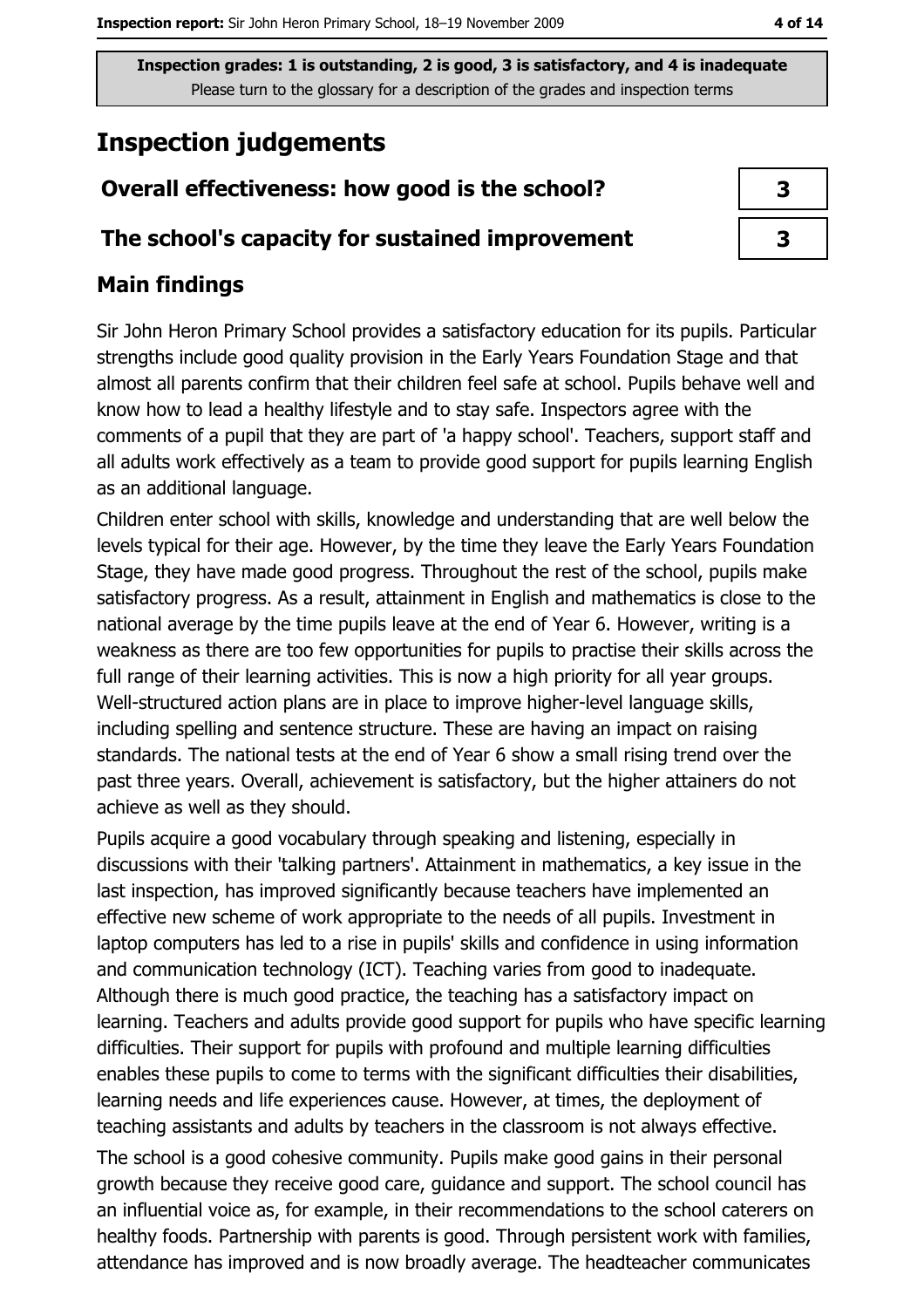clearly her vision for the school well. Priorities in the school's development plan such as writing and use of assessment are clear and all staff are involved in regularly reviewing progress on these issues and in setting new targets. She has been supported well by her staff and by an increasingly effective governing body. Thus, the school's capacity for sustained improvement is satisfactory.

#### What does the school need to do to improve further?

- Raise standards in writing throughout the school by providing more opportunities  $\blacksquare$ for pupils to use their writing skills for a range of purposes in different subjects.
- Share existing good practice and ensure greater consistency among teachers in  $\blacksquare$ planning lessons that provide adequate challenge for more able pupils.
- Improve the effectiveness of the learning support provided by adults in lessons.  $\blacksquare$

## **Outcomes for individuals and groups of pupils**

Pupils are eager learners and are given a good range of opportunities to develop their speaking and listening skills through discussions with each other and by reading aloud. In lessons, pupils contribute well when asked for their suggestions and opinions, which further enhances their skills. For example, in a music lesson pupils, enthusiastically led by one of their peers, achieved a high degree of competence in their choral work. Most average attainers and pupils with specific learning needs acquire new knowledge and skills at a satisfactory rate. Assessment information shows that teachers are good at ensuring that basic skills are understood by pupils. However, they also show that assessment is not used in many lessons to challenge the more able pupils to extend their thinking and become independent learners. Some good practice exists in providing extension work for the more able pupils but this is not being shared across all classrooms. The national test results also show writing standards to be below average, and this is a key priority for the school.

Pupils learning English as an additional language make good progress because adults in the school have had good training in developing their listening and speaking skills and in supporting reading development. Many arrive at school at other than the normal admission times and the school has good strategies to help them settle and to cope with their needs and those of their parents. Pupils with special educational needs and/or disabilities, including those with complex needs, make good progress because their needs are met well by knowledgeable adults linked to support from external agencies. The focus on mathematics in 2008/09 has been successful in raising standards and was confirmed by inspection evidence. Many parents attend workshops in order to support their children's learning. These are especially important when new schemes of work are introduced, as, for example, in explaining the school's approach to mathematics. Parents state that their children feel safe in school. Pupils develop firm friendships with

their classmates from different ethnic and religious backgrounds. Good spiritual, moral, social and cultural development underpins the school's work. There is respect and good will between pupils and adults, who represent a wide range of ethnic groups and those

3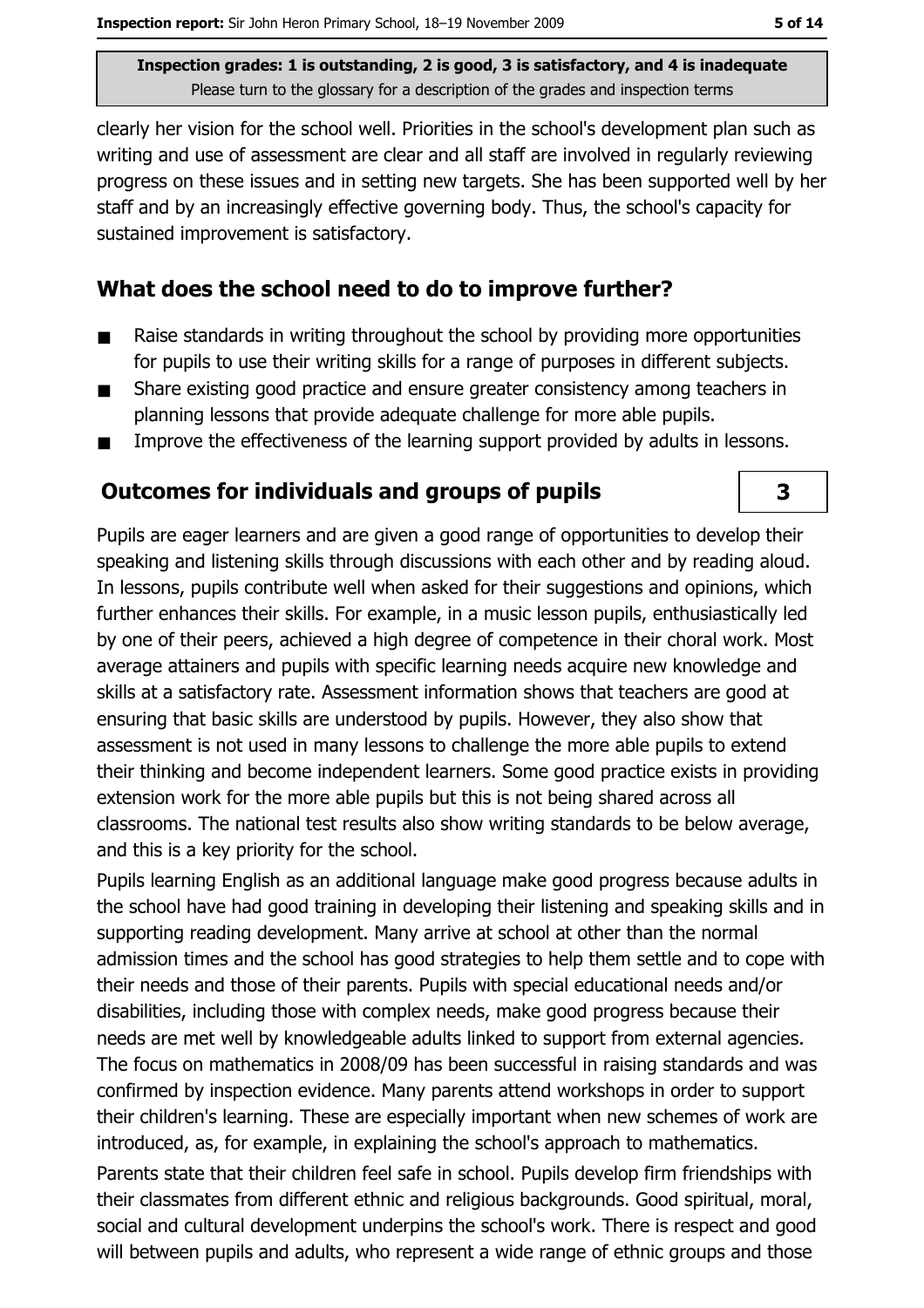with considerable and complex special educational needs and/or disabilities. Music, especially choral work and sport, plays a large part in their school day. Pupils have the confidence to talk freely with adults in the school. Pupils are very keen to take on responsibilities and speak proudly of their contribution as good citizens. When asked about whether any racism occurred in school, the answer from the school council was an emphatic 'Never!' Last year pupils contributed to a very successful May Fair involving the school and a fun Maypole activity. The school's learning mentor works with a host of external agencies to provide effective support for families and their children.

These are the grades for pupils' outcomes

| Pupils' achievement and the extent to which they enjoy their learning                                                     |   |
|---------------------------------------------------------------------------------------------------------------------------|---|
| Taking into account:<br>Pupils' attainment <sup>1</sup>                                                                   | 3 |
| The quality of pupils' learning and their progress                                                                        | 3 |
| The quality of learning for pupils with special educational needs and/or<br>disabilities and their progress               |   |
| The extent to which pupils feel safe                                                                                      |   |
| <b>Pupils' behaviour</b>                                                                                                  |   |
| The extent to which pupils adopt healthy lifestyles                                                                       |   |
| The extent to which pupils contribute to the school and wider community                                                   |   |
| The extent to which pupils develop workplace and other skills that will<br>contribute to their future economic well-being |   |
| Taking into account:                                                                                                      | 3 |
| Pupils' attendance <sup>1</sup>                                                                                           |   |
| The extent of pupils' spiritual, moral, social and cultural development                                                   |   |

#### How effective is the provision?

An impressive strength in teaching, given the wide range of abilities and needs in each class, is the teachers' good classroom management. Most pupils with special educational needs and/or disabilities and those learning English as an additional language make at least satisfactory progress and often good progress because the work is matched to their needs. Overall, teaching is satisfactory because assessment data are not yet used skilfully enough to support the needs of higher attainers. Opportunities to focus on the

The grades for attainment and attendance are: 1 is high; 2 is above average; 3 is broadly average; and 4 is low.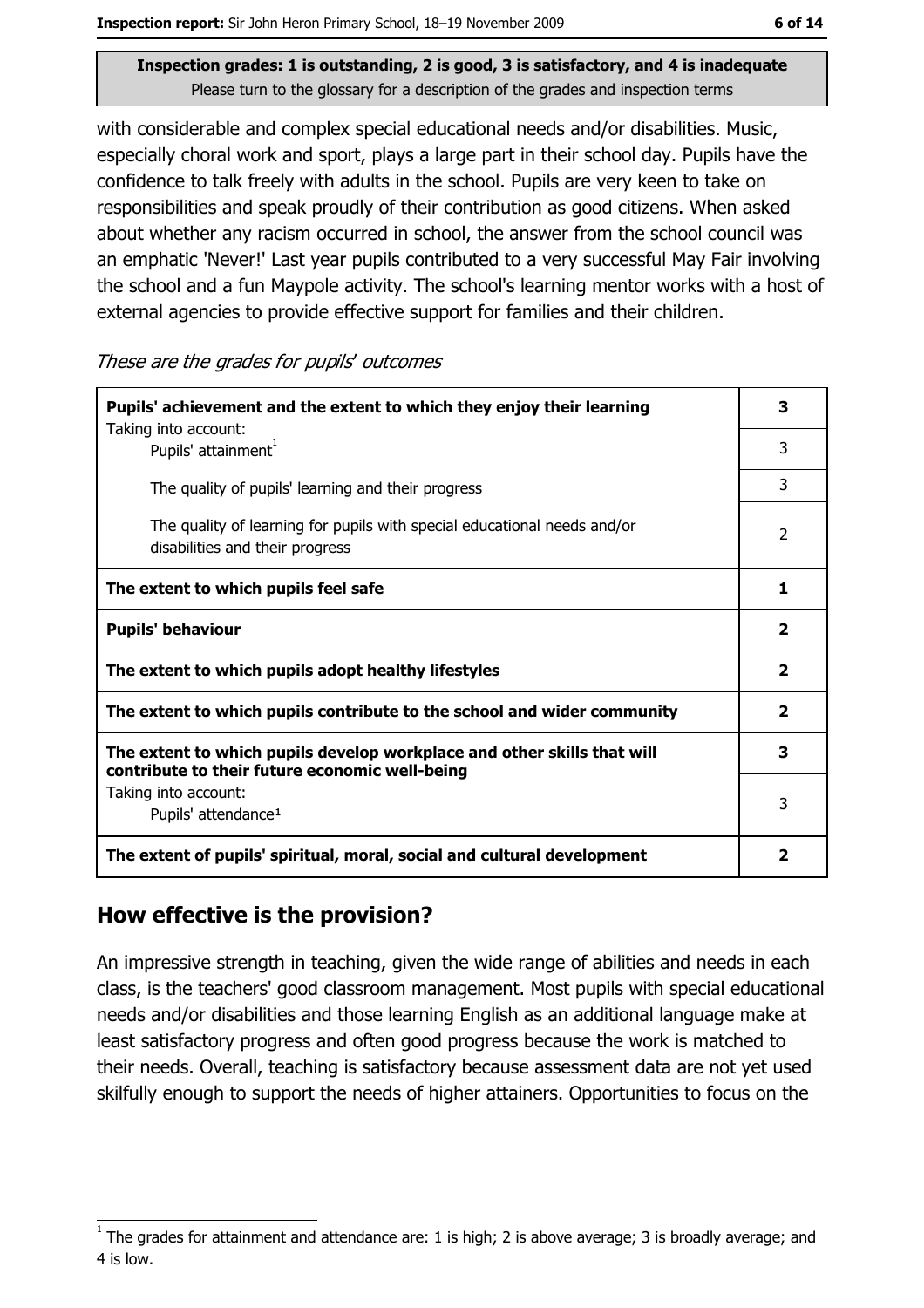appropriate next stage of learning for an individual pupil are sometimes missed. Not all teachers deploy the adults supporting learning in their classroom effectively enough, particularly when individual pupils who receive additional support are absent.

The good curriculum motivates pupils and engages them well. It is continually evolving to match pupils' aptitudes and interests. It provides well for music, within and beyond the classroom, and for sport, and reflects the cultural backgrounds of pupils. Vulnerable pupils experience success because of carefully matched individual learning programmes. Teachers benefit well from sharing new ideas and good curriculum practice with their links with other local schools. Contact with other nurseries and a local secondary school enable a smooth transition from one phase to another. Many pupils take advantage of a good range of clubs, and all enjoy numerous visits and visitors that make learning meaningful. These include a residential experience for older children.

The learning mentor plays a crucial role alongside teachers and support staff in providing good care, guidance and support. He works regularly alongside parents to improve their children's attendance and emotional health. Pupils happily turn to him or another adult when they have a problem. Links with external agencies are effective and add to the good quality care, support and guidance provided for pupils.

| The quality of teaching                                                                                    | 3 |
|------------------------------------------------------------------------------------------------------------|---|
| Taking into account:<br>The use of assessment to support learning                                          |   |
| The extent to which the curriculum meets pupils' needs, including, where<br>relevant, through partnerships |   |
| The effectiveness of care, guidance and support                                                            |   |

These are the grades for the quality of provision

#### How effective are leadership and management?

The experienced headteacher has managed some difficult staffing changes over the past three years well and has ensured that the school has continued to make satisfactory progress in raising attainment. A number of new middle managers have been appointed and are establishing a good team approach. Good tracking and analysis of pupils progress are used effectively to identify and bridge gaps in pupils' learning. More effective use of assessment by teachers is recognised as a key element in the monitoring and support of learning in the classroom by senior managers. Managers are ambitious to raise standards further and are working hard to sustain the trend of satisfactory improvement over the past three years in key areas. Their work is underpinned well by an effective approach to promoting equality and close monitoring of discrimination in all its forms.

A relatively new governing body has settled in well and has initiated strategies which hold the school to account while contributing to the positive ethos within the school. Good links have been formed with communities in this country and internationally.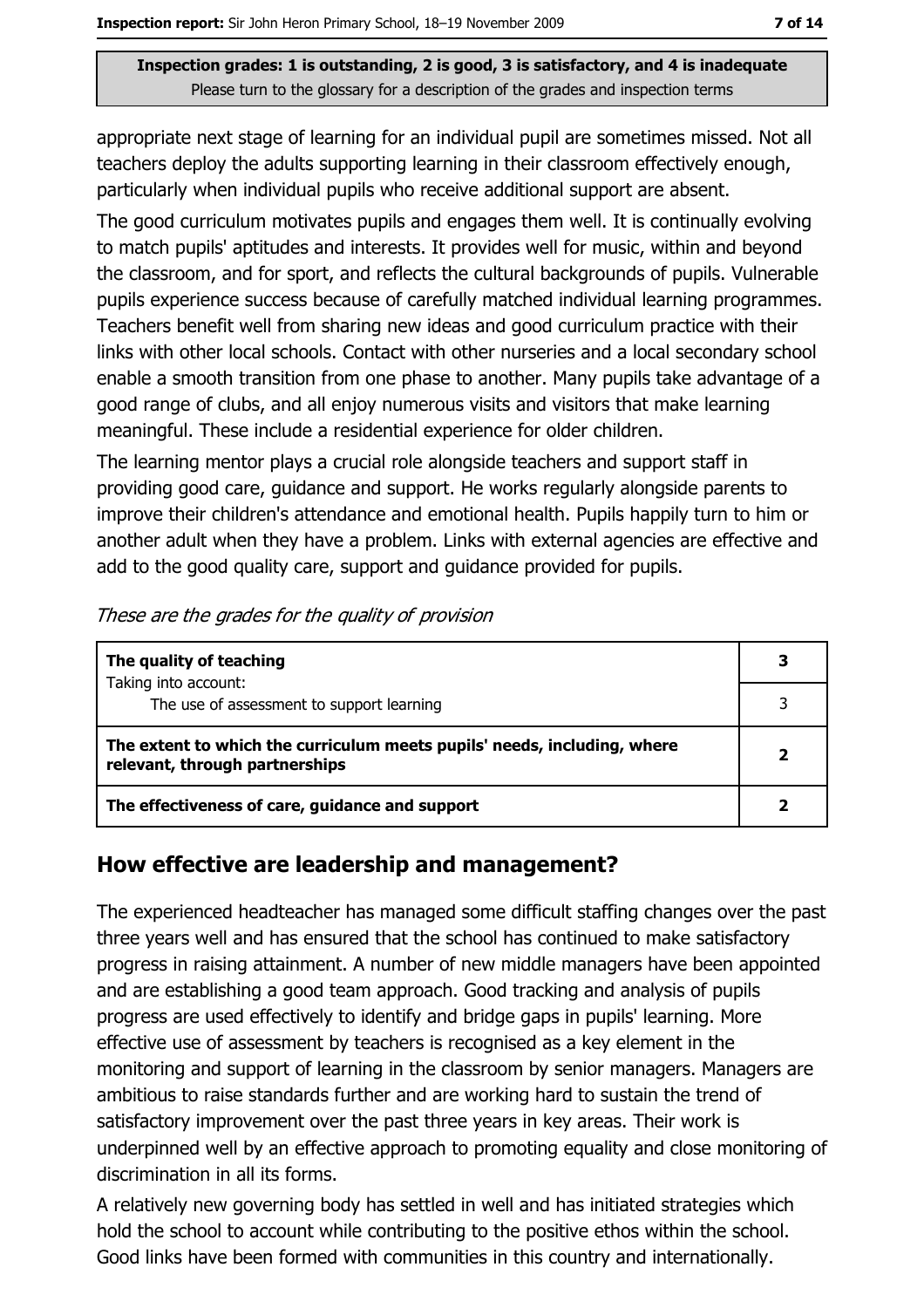These national and international links help to develop pupils' understanding of the multicultural world well. Close attention is paid to ensuring that the school's safeguarding procedures meet requirements and are rigorous, and that statutory duties are reviewed regularly. Well-organised documentation, risk assessments and detailed records ensure that the children are cared for appropriately. Policies and procedures and their impact are updated regularly to ensure that they reflect good practice, and are followed consistently by staff.

These are the grades for leadership and management

| The effectiveness of leadership and management in embedding ambition and<br>driving improvement                                                                     |                         |
|---------------------------------------------------------------------------------------------------------------------------------------------------------------------|-------------------------|
| Taking into account:<br>The leadership and management of teaching and learning                                                                                      | 3                       |
| The effectiveness of the governing body in challenging and supporting the<br>school so that weaknesses are tackled decisively and statutory responsibilities<br>met |                         |
| The effectiveness of the school's engagement with parents and carers                                                                                                | $\overline{\mathbf{2}}$ |
| The effectiveness of partnerships in promoting learning and well-being                                                                                              | $\overline{\mathbf{2}}$ |
| The effectiveness with which the school promotes equality of opportunity and<br>tackles discrimination                                                              |                         |
| The effectiveness of safeguarding procedures                                                                                                                        | $\overline{\mathbf{2}}$ |
| The effectiveness with which the school promotes community cohesion                                                                                                 | $\overline{\mathbf{2}}$ |
| The effectiveness with which the school deploys resources to achieve<br>value for money                                                                             |                         |

## **Early Years Foundation Stage**

The Early Years Foundation Stage leader and her colleagues work effectively as a team, tracking individuals, identifying learning needs and ensuring that their interventions support good progress. Attainment on entry to the nursery is well below that typically seen, especially in language and communication. However, children make good progress across all areas of learning, although many remain below the level expected in communication skills by the time they enter Year 1.

In Nursery and in Reception, children display good behaviour and positive attitudes to learning. Relationships are respectful and this contributes significantly to the children's personal, social and emotional development. As a result, children feel safe and secure and are able to ask for help when they need it. Adults are sensitive to their needs and children's activities are a good balance between those led by adults and those initiated by the children. They make good progress in their physical and creative development and in their knowledge and understanding of the world around them. Outdoor play provides further opportunities to develop their skills across all areas of learning. Children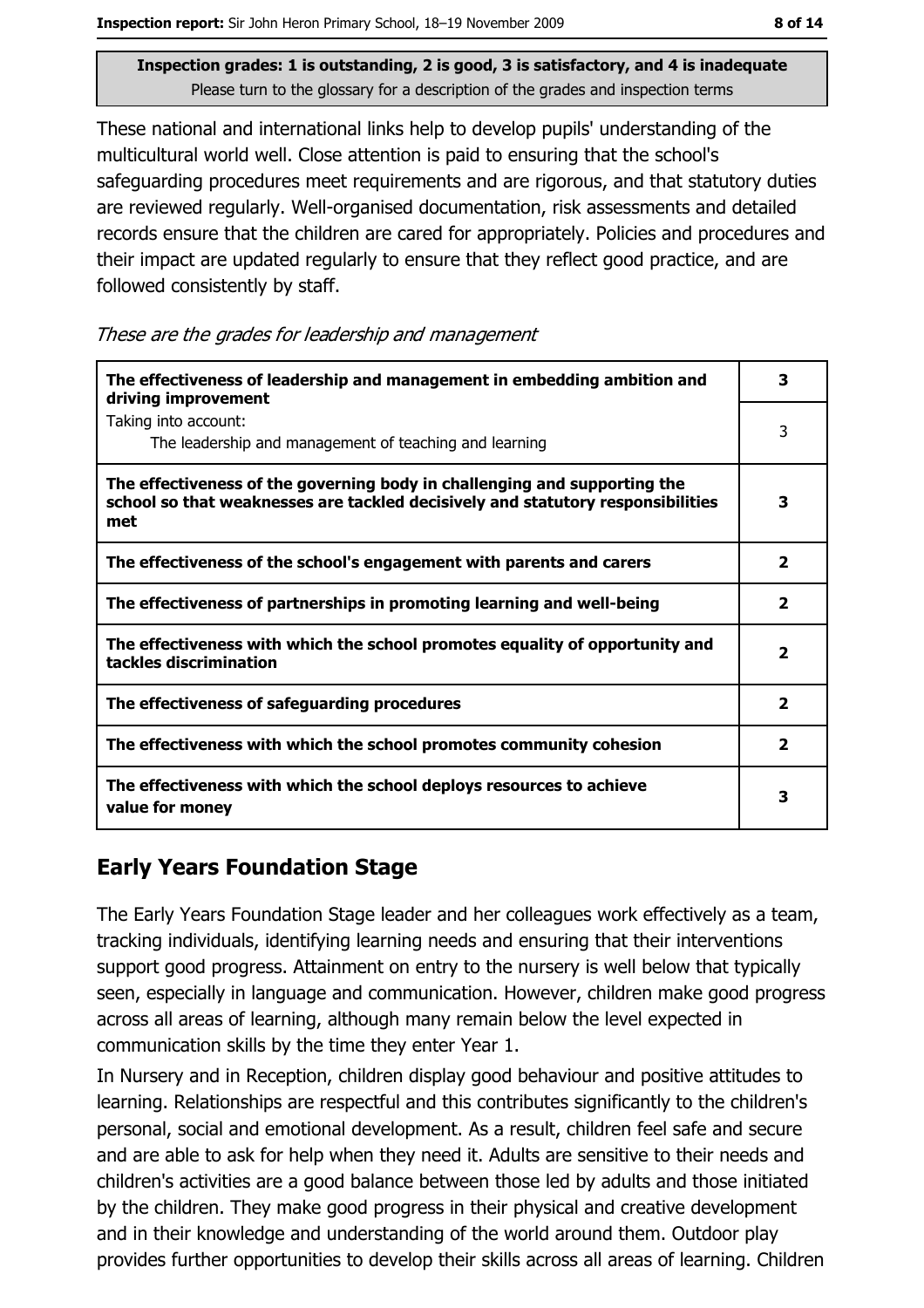play in a lovely, bright learning environment and move freely between indoor and outdoor activities. There are thorough approaches to assessment, with all adults contributing information to children's individual learning profiles. Several children with specific learning difficulties and with more complex needs make good progress from their starting points. Children make good progress in their learning and development because the staff work closely with parents to provide high levels of care.

These are the grades for the Early Years Foundation Stage

| <b>Overall effectiveness of the Early Years Foundation Stage</b>                             |               |
|----------------------------------------------------------------------------------------------|---------------|
| Taking into account:<br>Outcomes for children in the Early Years Foundation Stage            |               |
| The quality of provision in the Early Years Foundation Stage                                 |               |
| The effectiveness of leadership and management of the Early Years<br><b>Foundation Stage</b> | $\mathcal{P}$ |

#### **Views of parents and carers**

In their responses, the overwhelming majority of parents and carers were very positive about their children's safety and how much they enioved school. Parents' and carers' views reflect the inspection findings. A few parents have concerns about staffing and its impact on pupils' progress, as well as the communication between school and parents and pupils' behaviour. Inspectors judged pupils' behaviour to be good in lessons and around the school. The quality of care and support for pupils who have specific learning or emotional needs and those with complex needs was highly praised by parents and carers, as was the assistance for pupils who speak English as an additional language.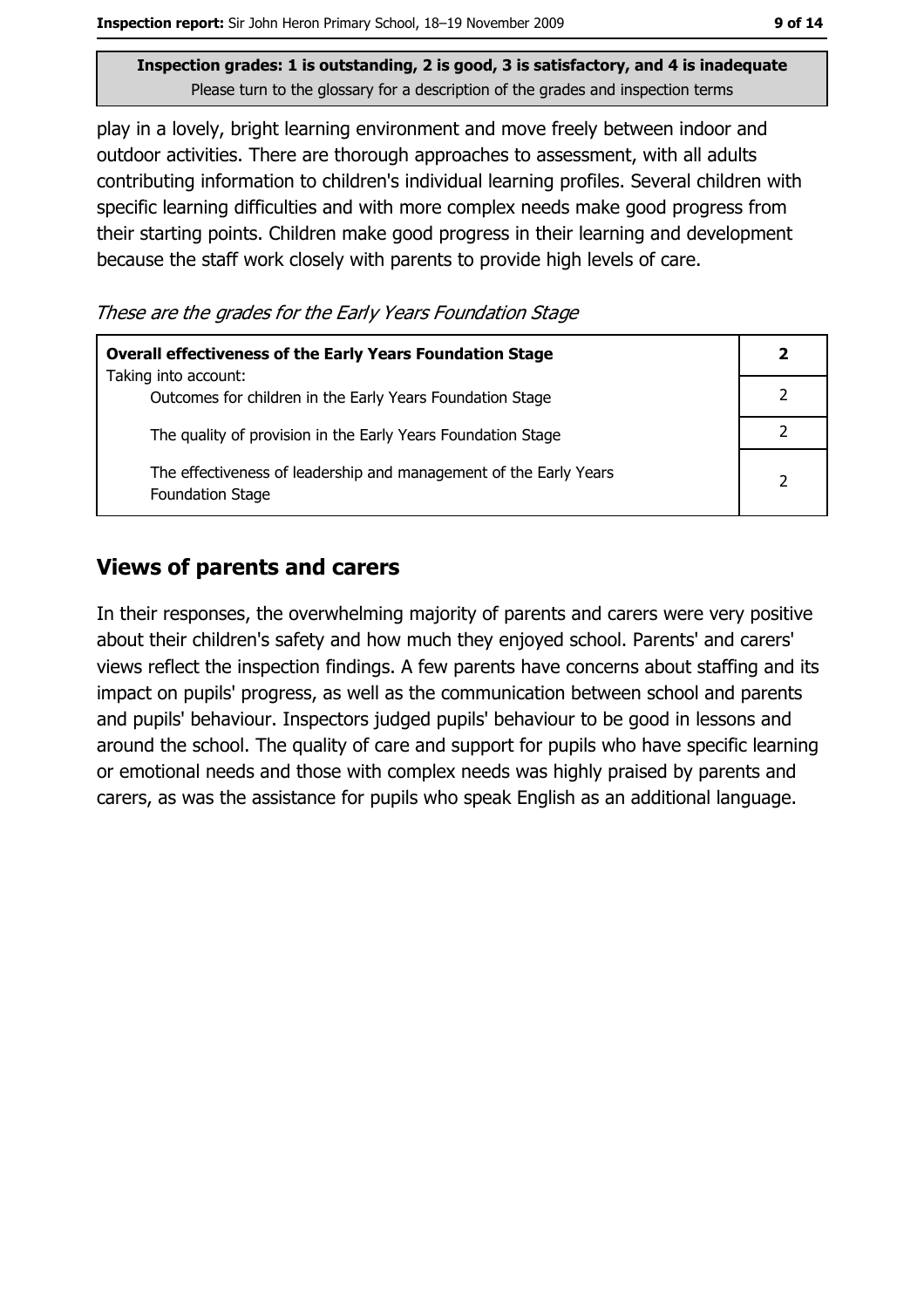#### Responses from parents and carers to Ofsted's questionnaire

Ofsted invited all the registered parents and carers of pupils registered at Sir John Heron to complete a questionnaire about their views of the school.

In the questionnaire, parents and carers were asked to record how strongly they agreed with 13 statements about the school.

The inspection team received 104 completed questionnaires by the end of the on-site inspection. In total, there are 438 pupils registered at the school.

| <b>Statements</b>                                                                                                                                                                                                                                       | <b>Strongly</b><br><b>Agree</b> |               | <b>Agree</b> |               | <b>Disagree</b> |                | <b>Strongly</b><br>disagree |                |
|---------------------------------------------------------------------------------------------------------------------------------------------------------------------------------------------------------------------------------------------------------|---------------------------------|---------------|--------------|---------------|-----------------|----------------|-----------------------------|----------------|
|                                                                                                                                                                                                                                                         | <b>Total</b>                    | $\frac{0}{0}$ | <b>Total</b> | $\frac{0}{0}$ | <b>Total</b>    | $\frac{0}{0}$  | <b>Total</b>                | $\frac{0}{0}$  |
| My child enjoys school                                                                                                                                                                                                                                  | 65                              | 53            | 37           | 36            | $\overline{2}$  | $\overline{2}$ | $\mathbf{0}$                | $\mathbf{0}$   |
| The school keeps my child<br>safe                                                                                                                                                                                                                       | 58                              | 56            | 42           | 42            | $\overline{2}$  | 2              | 0                           | 0              |
| The school informs me<br>about my child's progress                                                                                                                                                                                                      | 51                              | 49            | 47           | 45            | 4               | 4              | $\overline{2}$              | $\overline{2}$ |
| My child is making enough<br>progress at this school                                                                                                                                                                                                    | 44                              | 42            | 49           | 47            | 6               | 6              | 3                           | 3              |
| The teaching is good at this<br>school                                                                                                                                                                                                                  | 56                              | 54            | 40           | 38            | $\overline{2}$  | 2              | 5                           | 5              |
| The school helps me to<br>support my child's learning                                                                                                                                                                                                   | 43                              | 41            | 49           | 47            | 5               | 5              | 5                           | 5              |
| The school helps my child to<br>have a healthy lifestyle                                                                                                                                                                                                | 53                              | 51            | 47           | 45            | $\mathbf{1}$    | $\mathbf{1}$   | 0                           | $\mathbf 0$    |
| The school makes sure that<br>my child is well prepared for<br>the future (for example<br>changing year group,<br>changing school, and for<br>children who are finishing<br>school, entering further or<br>higher education, or<br>entering employment) | 31                              | 30            | 62           | 60            | $\overline{4}$  | 4              | $\overline{2}$              | $\overline{2}$ |
| The school meets my child's<br>particular needs                                                                                                                                                                                                         | 32                              | 31            | 59           | 57            | 6               | 6              | $\overline{2}$              | $\overline{2}$ |
| The school deals effectively<br>with unacceptable behaviour                                                                                                                                                                                             | 37                              | 36            | 50           | 48            | 11              | 11             | 3                           | 3              |
| The school takes account of<br>my suggestions and<br>concerns                                                                                                                                                                                           | 24                              | 23            | 61           | 59            | 12              | 12             | 4                           | 4              |
| The school is led and<br>managed effectively                                                                                                                                                                                                            | 38                              | 37            | 46           | 44            | 6               | 6              | $\overline{7}$              | $\overline{7}$ |
| Overall, I am happy with my<br>child's experience at this<br>school                                                                                                                                                                                     | 51                              | 49            | 43           | 41            | 8               | 8              | $\mathbf 0$                 | $\mathbf 0$    |

The table above summarises the responses that parents and carers made to each statement. The percentages indicate the proportion of parents and carers giving that response out of the total number of completed questionnaires. Where one or more parents and carers chose not to answer a particular question, the percentages will not add up to 100%.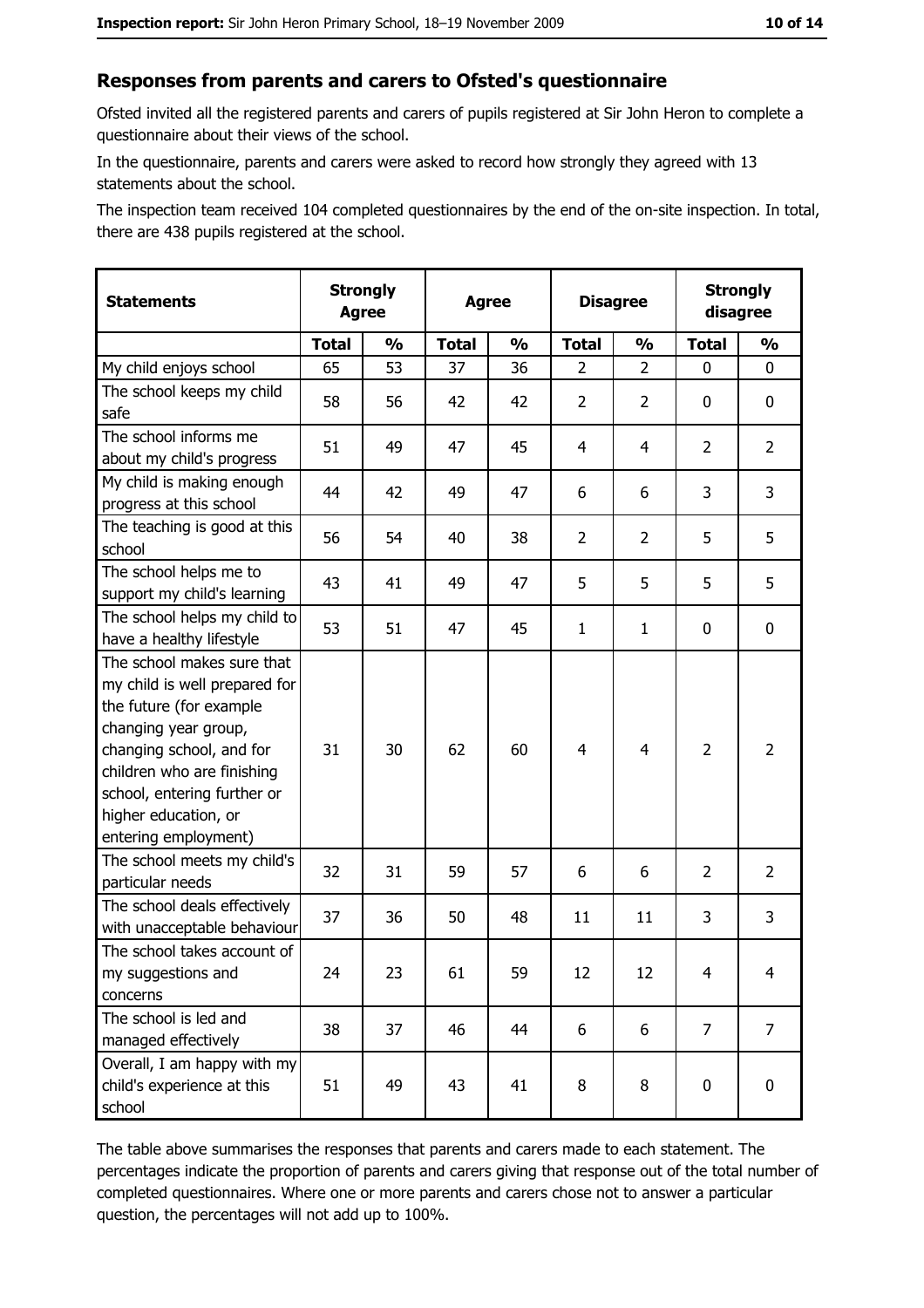# Glossary

| <b>Grade</b> | <b>Judgement</b> | <b>Description</b>                                                                                                                                                                                                               |  |
|--------------|------------------|----------------------------------------------------------------------------------------------------------------------------------------------------------------------------------------------------------------------------------|--|
| Grade 1      | Outstanding      | These features are highly effective. An oustanding<br>school provides exceptionally well for its pupils' needs.                                                                                                                  |  |
| Grade 2      | Good             | These are very positive features of a school. A school<br>that is good is serving its pupils well.                                                                                                                               |  |
| Grade 3      | Satisfactory     | These features are of reasonable quality. A satisfactory<br>school is providing adequately for its pupils.                                                                                                                       |  |
| Grade 4      | Inadequate       | These features are not of an acceptable standard. An<br>inadequate school needs to make significant<br>improvement in order to meet the needs of its pupils.<br>Ofsted inspectors will make further visits until it<br>improves. |  |

## What inspection judgements mean

## Overall effectiveness of schools inspected between September 2007 and July 2008

|                       | Overall effectiveness judgement (percentage of<br>schools) |      |                     |                   |
|-----------------------|------------------------------------------------------------|------|---------------------|-------------------|
| <b>Type of school</b> | Outstanding                                                | Good | <b>Satisfactory</b> | <b>Inadequate</b> |
| Nursery schools       | 39                                                         | 58   | 3                   | 0                 |
| Primary schools       | 13                                                         | 50   | 33                  | 4                 |
| Secondary schools     | 17                                                         | 40   | 34                  | 9                 |
| Sixth forms           | 18                                                         | 43   | 37                  | $\overline{2}$    |
| Special schools       | 26                                                         | 54   | 18                  | $\overline{2}$    |
| Pupil referral units  | 7                                                          | 55   | 30                  | 7                 |
| All schools           | 15                                                         | 49   | 32                  | 5                 |

New school inspection arrangements were introduced on 1 September 2009. This means that inspectors now make some additional judgements that were not made previously.

The data in the table above were reported in The Annual Report of Her Majesty's Chief Inspector of Education, Children's Services and Skills 2007/08.

Percentages are rounded and do not always add exactly to 100. Secondary school figures include those that have sixth forms, and sixth form figures include only the data specifically for sixth form inspection judgements.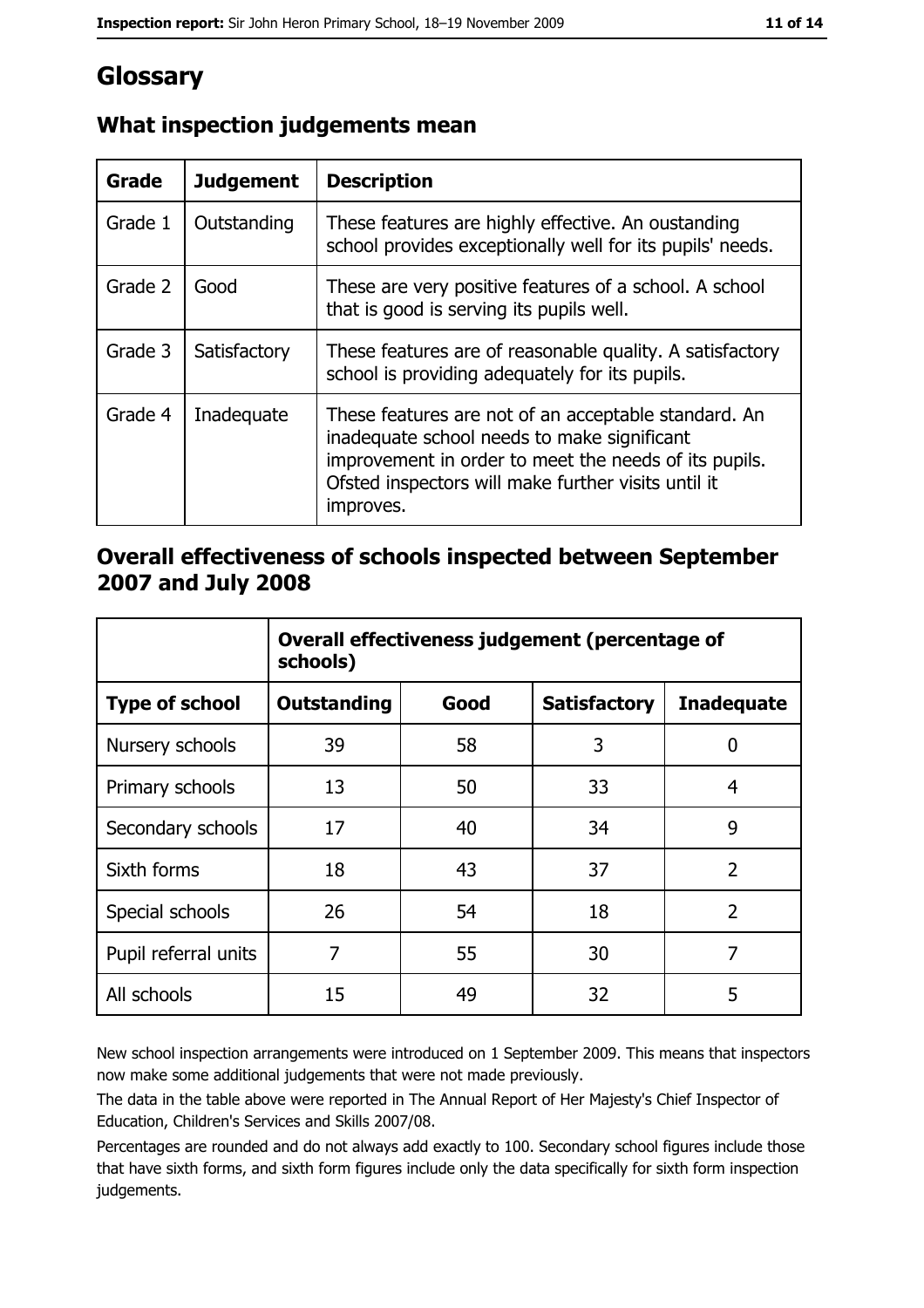# **Common terminology used by inspectors**

| Achievement:                  | the progress and success of a pupil in<br>their learning, development or training.                                                                                                                                                                                                                           |
|-------------------------------|--------------------------------------------------------------------------------------------------------------------------------------------------------------------------------------------------------------------------------------------------------------------------------------------------------------|
| Attainment:                   | the standard of the pupils' work shown by<br>test and examination results and in<br>lessons.                                                                                                                                                                                                                 |
| Capacity to improve:          | the proven ability of the school to<br>continue improving. Inspectors base this<br>judgement on what the school has<br>accomplished so far and on the quality of<br>its systems to maintain improvement.                                                                                                     |
| Leadership and management:    | the contribution of all the staff with<br>responsibilities, not just the headteacher,<br>to identifying priorities, directing and<br>motivating staff and running the school.                                                                                                                                |
| Learning:                     | how well pupils acquire knowledge,<br>develop their understanding, learn and<br>practise skills and are developing their<br>competence as learners.                                                                                                                                                          |
| <b>Overall effectiveness:</b> | inspectors form a judgement on a school's<br>overall effectiveness based on the findings<br>from their inspection of the school. The<br>following judgements, in particular,<br>influence what the overall effectiveness<br>judgement will be.                                                               |
|                               | The school's capacity for sustained<br>improvement.<br>Outcomes for individuals and groups<br>of pupils.<br>The quality of teaching.<br>The extent to which the curriculum<br>meets pupil's needs, including where<br>relevant, through partnerships.<br>The effectiveness of care, guidance<br>and support. |
| Progress:                     | the rate at which pupils are learning in<br>lessons and over longer periods of time. It<br>is often measured by comparing the<br>pupils' attainment at the end of a key<br>stage with their attainment when they<br>started.                                                                                 |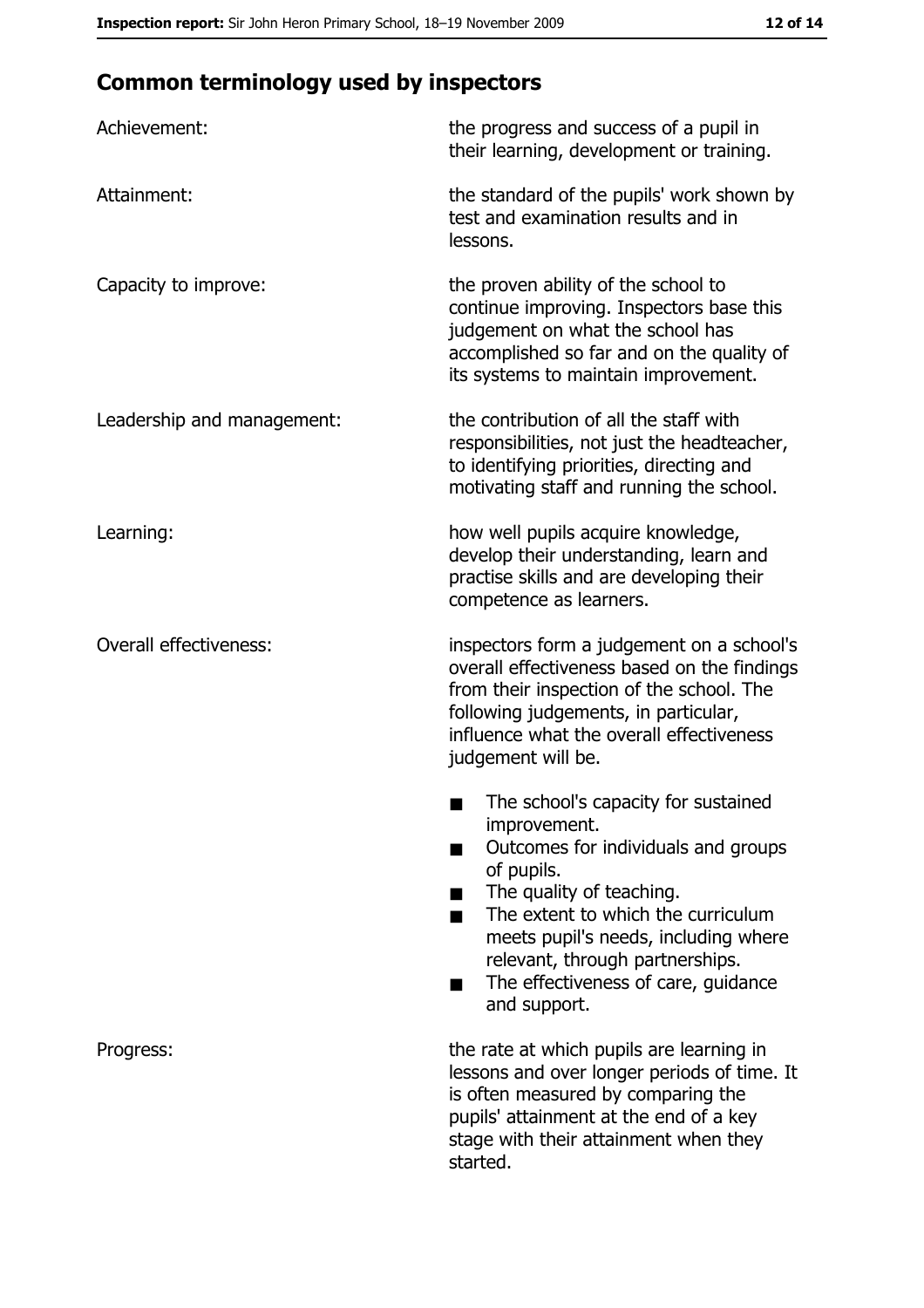This letter is provided for the school, parents and carers to share with their children. It describes Ofsted's main findings from the inspection of their school.



#### 20 November 2009

#### **Dear Pupils**

#### Inspection of Sir John Heron Primary School, London E12 5PY

Thank you very much to all of you who spoke to us in lessons, around the school and in the special meetings we had. Sir John Heron provides a satisfactory education for you all. We know that your school takes your views seriously and so do we. You are a very friendly community who get on well with one another.

These are some of the other things that we found.

- All the adults in school work hard to care for you and ensure you are safe.  $\blacksquare$
- You enjoy learning and make satisfactory progress.  $\blacksquare$
- Many of you take part in different activities during lunchtime and after school.  $\blacksquare$
- You are very aware of healthy lifestyles and also gave us a great many examples of  $\blacksquare$ your contributions to music, sport and drama and in the community, such as the successful May Fair.
- We saw a great many impressive examples of how you help and support one  $\blacksquare$ another as we moved around the school.

We discussed with the headteacher and teachers the most important things they need to do to make the school even better. We have asked them to do three things.

- Improve your language skills even further and continue to focus on your writing in  $\blacksquare$ particular.
- Challenge many of you, especially those of you who find learning easy, to achieve  $\blacksquare$ even higher standards.
- Make sure that the adults who support your learning in the classroom are used as  $\blacksquare$ effectively as possible.

They will need your help to do these things, which we are very sure you will give.

Thank you again and good luck for the future.

Yours sincerely

**Brian Fyans** 

Lead inspector